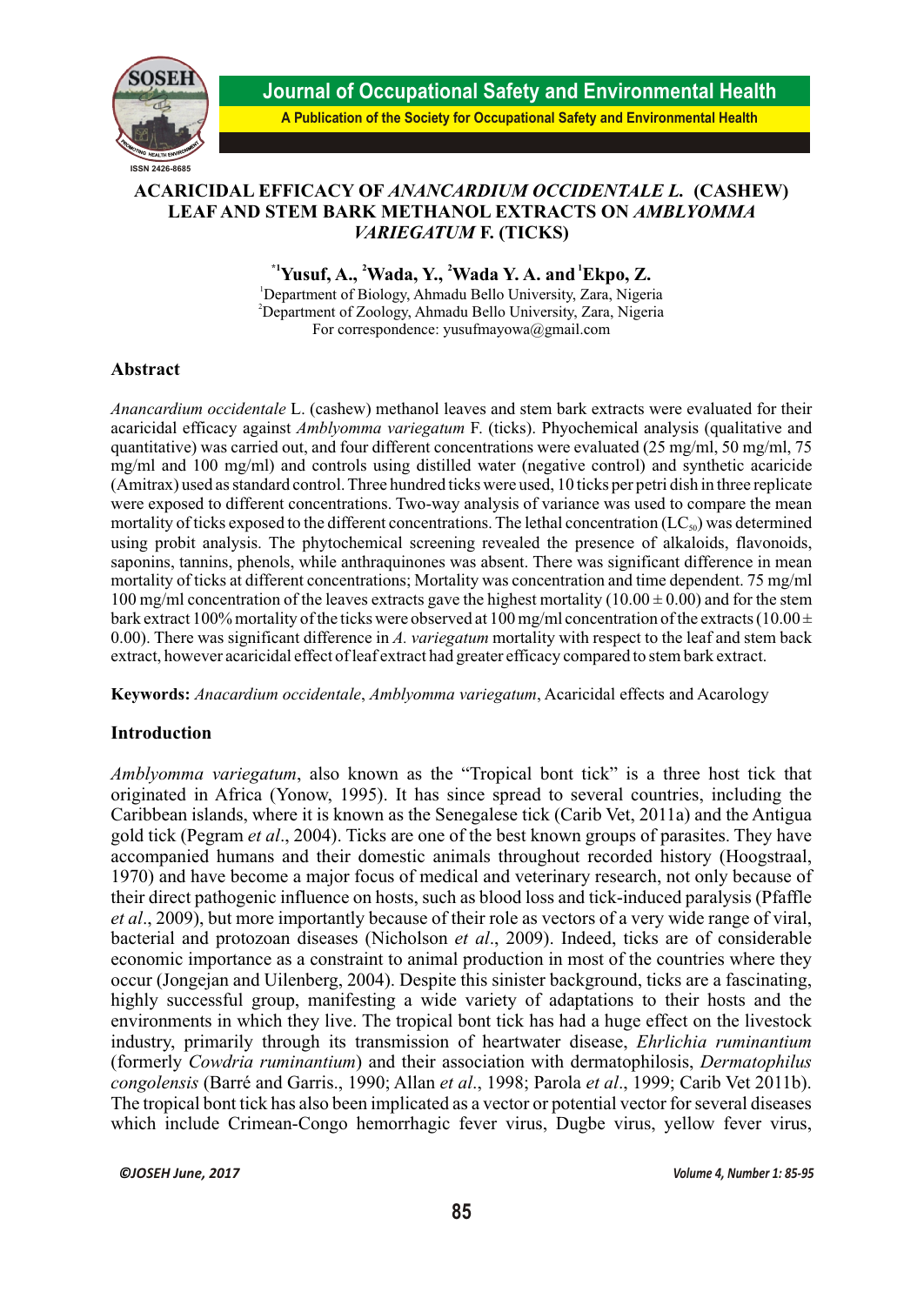*Rickettsia africae* (African tick bite fever) and Jos virus (Merck, 2011). In addition ticks borne diseases continue to be a serious animal health problem, causing major economic loss to farmers. Chemical acaricides such as organophosphate compounds, synthetic pyrethroids, and amitrax are used for control of ticks. The continuous application of these chemical acaricides results in acaricidal resistance, environmental pollution, residues in food and toxicity to workers (Graf *et al.*, 2004).

The use of natural products mainly the botanical acaricides for the control of ticks has been the focus of research in many countries, principally to withstand the noticeable increasing frequency of acaricides resistance tick strains. The spread of such ticks population will inhibit the efforts of improving livestock and animal intensive industry due to the impact of ticks and tick-borne diseases. Acaricides resistance has been documented in literatures as a result of continuous uses or abuses of acaricides, this necessitated urgent need of an alternative safe method for tick control because bites from ticks cause skin damage and feeding adults predispose livestock to dermatophilosis (Hall and Papierok, 1982).

Pereira and Famadas (2004) evaluated the action of the ethanolic root extract of *Dahlstedtia pentaphylla* (Leguminosae) against two strains of tick: one acaricide-sensitive Mozo strain, and one from the field. The plant was less efficient against the field strain. The efficiency was close to 100% at a concentration of 20%: LC50 1:34.94 mL ( $\approx$  2.86%) against engorged females and 1:231.337 mL ( $\approx$  0.43%) against larvae. The LC50 and LC99 of the oleoresinous extract of *Copaifera reticulata* (Leguminosae) against larvae were 1.579 ppm  $(\approx 0.16\%)$  and 3.491 ppm (  $\approx 0.35\%$ ), respectively (Fernandes and Freitas, 2007).

Hexanic, ethyl acetate and ethanolic extracts from leaves of *Piper aduncum* (Piperaceae) were tested against engorged females in increasing, double concentrations from 5 to 100 mg.mL  $\approx 0.5$ to 10%). For all extracts, even at the highest concentration, the reproductive control was no higher than 62%. Larvae mortality was evaluated at concentrations of 1 to 20 mg.mL1  $(\approx 0.1 \text{ to }$ 2%), and was found to be 70.42, 40.5 and 17.2% in the hexanic, ethanolic and ethyl acetate extracts, respectively, at the highest concentration. Hydrodistillation of the hexanic extract produced 6.8% essential oil, 94.84% consisting on the sesquiterpene dill apiol, which caused 100% larval mortality at 0.1 mg.mL1 ( $\approx$ 0.01%). The essential oil of *Piper mikanianum* (LC50 2.33 $\mu$  L.mL1;  $\approx 0.233\%$ ) was more active against larvae than that of *Piper xylosteoides* (LC50  $6.15 \mu L.mL1 \approx 0.615\%$ , while the oil of *Piper amalago* was inactive. The main compounds were phenylpropanoids, monoterpenes and sesquiterpene hydrocarbons (Ferraz *et al*., 2010).

Hexanic and methanolic extracts from stems and leaves of *Hypericum polyanthemum*  (Clusiaceae) were tested at concentrations of 6.25 to 50 mg.mL $\approx 0.625$  to 5%). The effect against engorged cattle tick *Rhipicephalus* (*Boophilus*) *microplus* females was low (19.2%) at the highest concentration of the hexanic extract, but on other hand, it killed all larvae in all concentrations (Ribeiro *et al*., 2008). Similar effects were observed with the hexanic extracts of stems and leaves of *Calea serrata* (Asteraceae) at the same concentrations (Ribeiro *et al*., 2007). *Anacardium occidental*e commonly called cashew in English, 'Kashu' in Hausa, 'Okpokpo' in Ibo and Kaju in Yoruba .It is a multipurpose tree whose leaves, stems and bark extracts are used extensively for the treatment of diarrhea, dysentery and colonic pain. It has also been reported to possess anti-diabetic, anti-inflammatory and anti-ulcerogenic properties (Akinpelu, 2001).

Torres *et al.* (2015) reported hexane and ethanol extracts of *A. occidentale* showed promising potential as an alternative source of a more sustainable, non-toxic, and environmentally friendly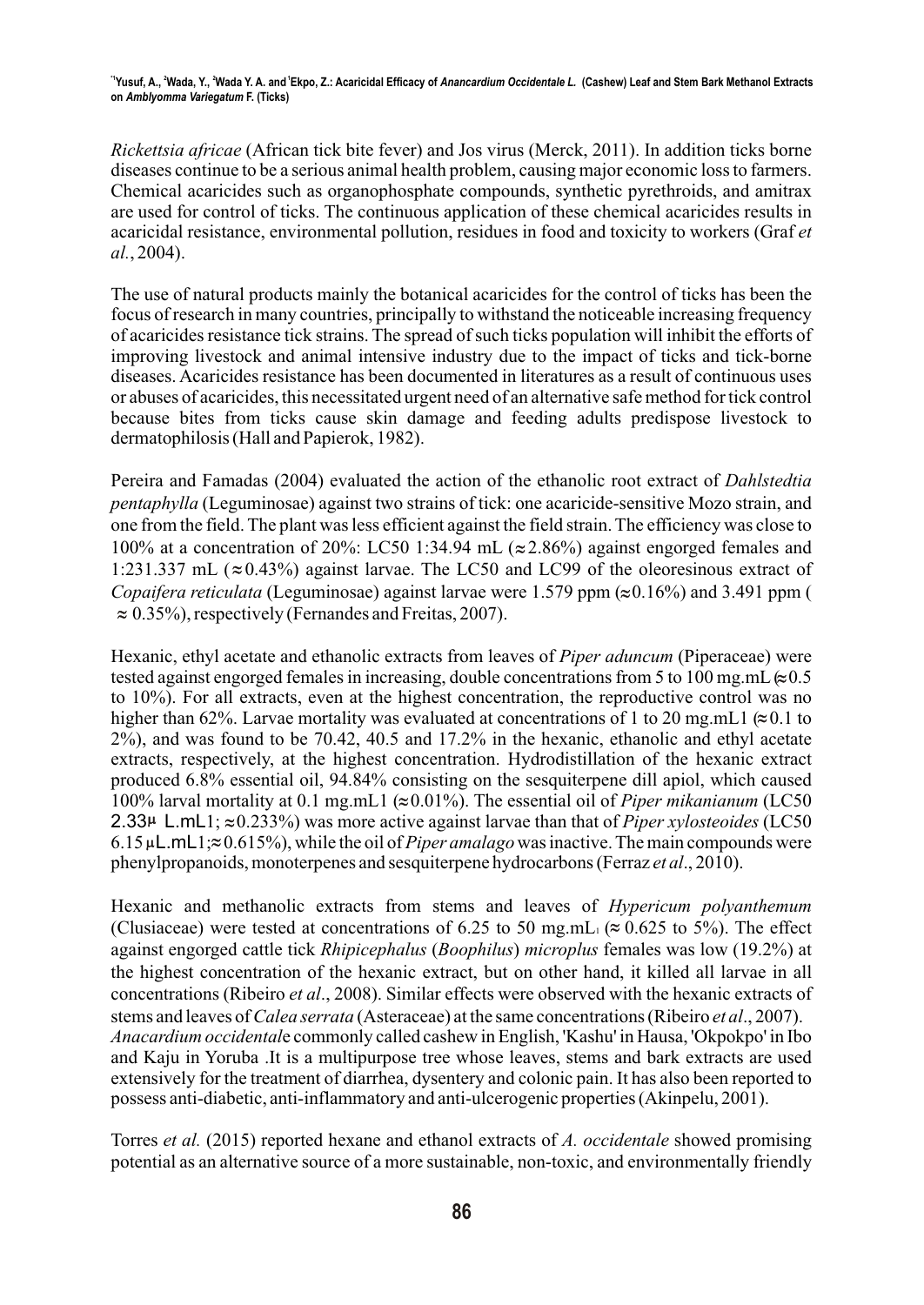solution for the control Aedes *aegypti, however, the acaricidal efficacy of A. occidentale* leaf and stem bark methanol extracts on ticks have not been documented, this necessitated this study to evaluate the *acaricidal efficacy of* anancardium *occidentale* leaf and stem bark methanol extracts on *Amblyomma variegatum* (ticks).

## **Materials and Methods**

## **Study Area and Collection of Plant Materials**

The study was carried out in Ahmadu Bello University, Zaria, Nigeria. Zaria lies within the Guinea savanna with a latitude of  $11^{\circ}$  3 $\Box$  N and longitude  $7^{\circ}$  42 $\Box$  E. (Hore, 1970)

Fresh leaves and stem bark of *Anacardium occidentale* were collected within the botanical garden, Department of Biology, Ahmadu Bello University, Zaria. The leaves and stem bark were taken to the herbarium for verification and authentication in the Department of Biological Sciences A.B.U. Zaria.

# **Processing of Plant Materials**

(2008), phytochemical screening was carried out using Standard Method of Trease and Evans (2009), u sing Bontragers, Dragendorff, Sodium hydroxide, Frothing, Ferric chloride test for The plant leaves and stem bark were washed thoroughly to remove soil debris and shade dried at room temperature to get rid of moisture content (Mulungu *et al*., 2007) after drying, they were pounded into powder using a clean pestle and mortar (Muktar and Tukur, 2000). Extraction of Plant Materials was carried out using Soxhlet Extraction Standard Method of Joseph and Ranjit Anthraquinone, Flavonoids, Saponins, Phenols and Tannins respectively.

## **Collection and identification** *Amblyomma variegatum*

Three hundred adult ticks of *Amblyomma variegatum* were collected from cattle at Zango cattle market, Zaria, they were carefully picked using laboratory forceps off the body of the cattle after restraining them. The adult ticks were placed in a plastic bowl and lid perforated all over for proper ventilation and were taken immediately to Faculty of Veterinary Medicine, Ahmadu Bello University, Zaria, for proper identification.

# **Experimental Design**

Three hundred (300) *Amblyomma variegatum with an average weight of 0.lg* were subjected to different treatment levels of the leaf and stem bark extracts. The ticks were placed on a chilling table which is an equipment used to demobilize the ticks to make counting easy and the ticks were weighed individually. Adult ticks of (*A*. *variegatum*) were placed in 10 experimental groups that is  $(1,2,3,4)$  for the leaves,  $(5,6,7,8)$  for the stem bark and group 9 used for the negative control using distilled water while group 10 used as the standard control using synthetic acaricides (Amitrax) and each experimental group was replicated thrice. Various concentrations of the leaves and stem bark (25mg/ml 100mg/ml) were tested on the ticks. 2mls of each concentration was measured using a syringe and poured into a spray bottle and sprayed on each experimental group with their replicate immediately and after every 24hours. The mortality of ticks was observed at 24h, 48h, 72h and 96h after spraying. A magnifying hand lens was used in counting the number of mortality.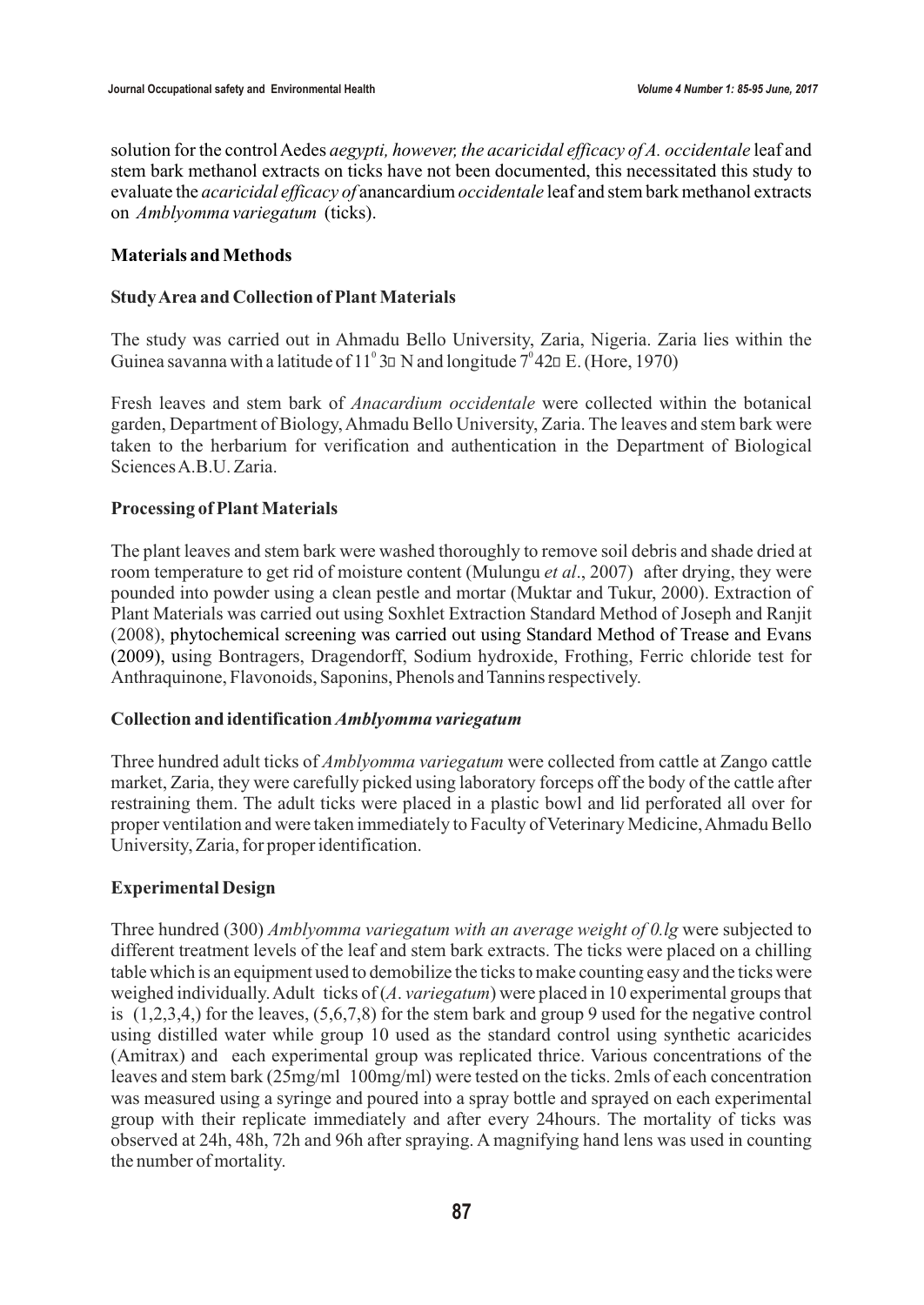## **Statistical analyses**

The data obtained was analyzed using Two-Way Analysis of Variance (ANOVA) to compare the effects of the plant parts. Where there was significant difference Duncan Multiple Range test (DMRT) was used to separate the means using SPSS Version 20. Probit Analysis was carried out to determine the lethal concentrations  $(LC_{\rm so})$  using Minitab 17 statistical software.

# **Results**

Qualitative Phytochemical Screening of the Leaves and Stem Bark of *Anacardium occidentale*  (Table 1), Alkaloids, Flavonoids, Saponins, Phenols and Tannins were present while Anthraquinones was absent.

Quantitative Phytochemical Composition of the Leaves and Stem Bark Extract of *Anacardium occidentale* (Table 1), indicated all the phytochemicals present were higher in the leaf than in stem bark of plant. Flavonoids have 20% and 12% for the leaf and bark, followed by Alkaloids with 16% and 10% for the leaf and stem bark respectively, also the percentage composition of phenols was found to be 15.2% for the leaf and 7.7% for the bark, Saponins 14% and 10% for leaf and bark and Tannins with 12.4% and 10.1% for the leaf and bark.

 Mean and Percentage Mortality of *Amblyomma variegatum* exposed to Leaf Methanol extracts of *Anacardium occidentale* (Table 2), at 24h there was no significant difference between the effect of the concentrations  $(25mg/ml -100mg/ml)$  and the negative control but there was significant difference when compared with the synthetic acaricide which had the highest mortality rate. At 48h of exposure of the ticks to the leaves extract there was significant difference between all the concentrations 25mg/ml-100mg/ml and the control groups while at 72h there was also significant difference in the rate of mortality at 25 75 mg/ml and water but there was no significant difference between the effect of the concentration at 100mg/ml and the synthetic acaricide and at 96h there was significant difference between the concentrations at 25mg/ml 50mg/ml and the negative control group but there was no significant difference between the effect of the concentrations at 75mg/ml 100gm/ml and the synthetic acaricides.

Mean and Percentage Mortality of *Amblyomma variegatum* exposed to Stem Bark Methanol extracts of *Anacardium occidentale* (Table 3), showed that at 24h exposure of the ticks to the stem bark extracts there was significant difference between the concentrations (25mg/ml 100mg/ml) and control groups where at 48h exposure of the ticks there was no significant difference between the concentrations and negative control but there was significant difference when compared with the positive control also at 72h there was also significant difference between the concentrations and control groups, at 96h exposure there was significant difference between the concentrations and negative control group but at 100mg/ml there was no significant difference between the effect of extract and synthetic acaricide.

The mean and percentage mortality of the different parts of the plant and its interaction with time is presented in Table 4, at 24h there was a significant difference between the extracts (leaf and stem bark) and control groups (water and synthetic acaricide), also at 48h and 72h there was also significant difference between the extract and control groups, however at 96h there was no significant difference between the methanol leaf extract and the synthetic acaricide at 96h exposure, but compared to the methanol stem bark extract and water that was significant difference.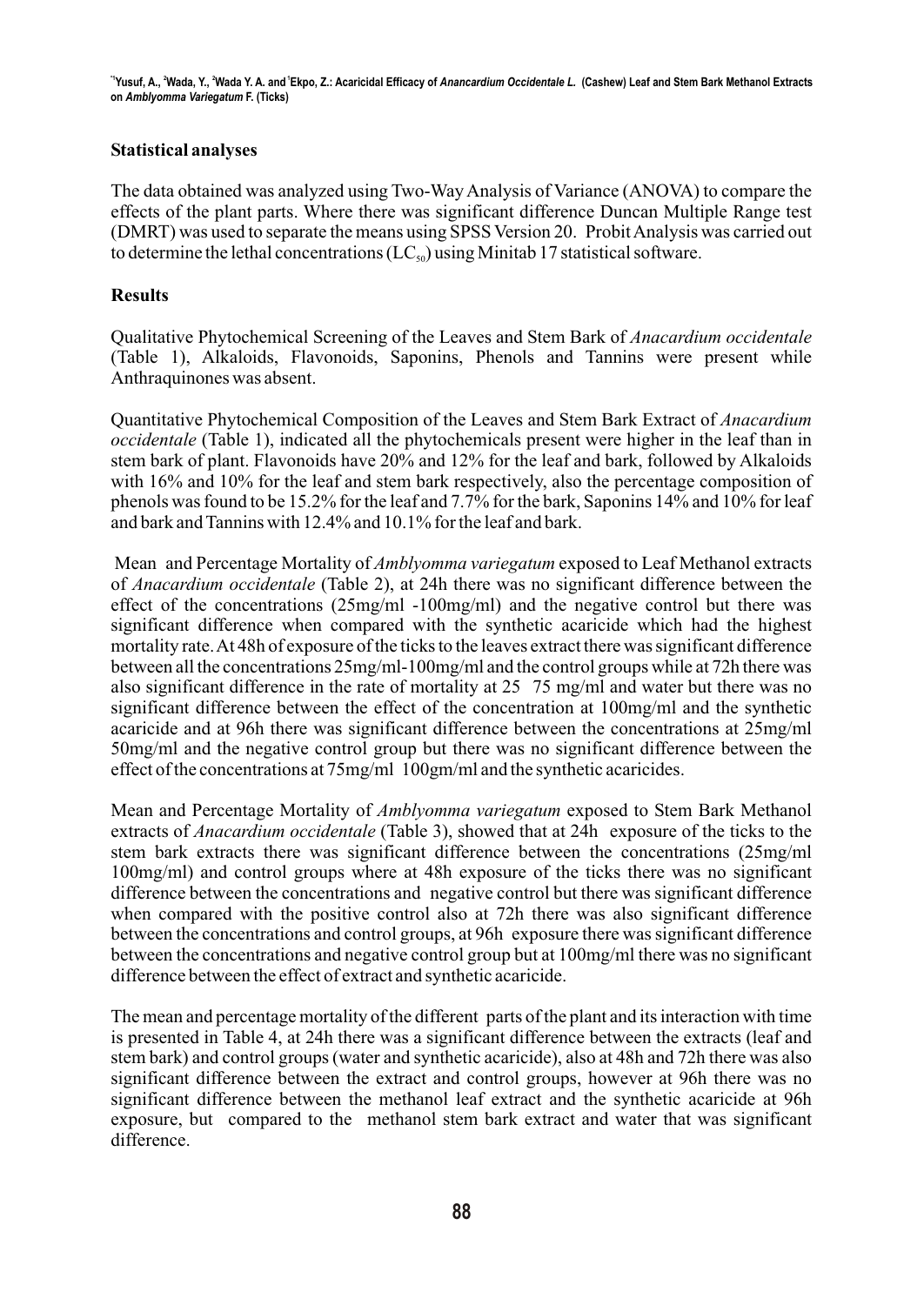The lethal concentrations ( $\text{Lc}_{\text{so}}$ ) of the methanolic extracts of the leaves and stem bark at various time in mg/ml of *Anacardium occidentale* is presented in fig 1 and 2, The results clearly indicate that little quantity of the leaves concentration is needed to kill 50% of the ticks which is 16.34 mg/ml of the extract compare to 24.56mg/ml for the stem bark. So also as the time of exposure increases the lower the concentration and the more effective it is on the ticks.

#### **Discussion**

The use of natural products mainly the botanical acaricides for the control of ticks has been the focus of research in many countries, principally to withstand the noticeable increasing frequency of acaricides resistance tick strains, this situation has encouraged efforts that should be undertaken to address the emergence of acaricides resistance ticks of veterinary importance, hence the present study was conducted to evaluate the acaricidal efficacy of methanol extracts of leaf and stem bark of *Anacardium occidentale* against *Amblyomma variegatum*. Control of ticks with chemical acaricides has become difficult due to resistance development. Toxicity and resistance problems of insecticides (Nolan, 1987) have encouraged the use of alternative control using plants as acaricides. The chemical also cause environmental pollution due to prolonged time for biodegradability and health hazards owing to residue in milk and meat products.

The phytochemical screening of the leafy stem's powder of *Tephrosia vogelii* revealed the presence of catechol tannins, saponins, sugars, leuco-anthocyanins, polyterpenes, and sterols and ethanolic extract of the leafy stems of *T. vongelii* against *Rhipicephalus sanguineus* larvae (Dougnon *et al*., 2015), In vitro acaricidal activity of ethanol extract of leafy stem of *Tephrosia vogelii* act as larvacidal potential due to the chemical composition of *T. vogelii*. The phytochemical screening revealed the presence of catechol tannins, saponins, reducing compounds (sugars), leuco-anthocyanins, and sterols-polyterpenes which have biocidal properties (Dougnon *et al*., 2015). The combined action of tannin and saponin may be responsible for the larvicidal activity on Rhipicephalus (Boophilus) microplus which observed in vitro (Fernández-Salas *et al*., 2011). The phytochemicals in leaf and stem back in this present study also showed the presence of tannins and saponins as reported by Dougnon *et al*. (2015) for *T. Vongelii.*

The phytochemical screening of *Anacardium occidentale* leaf and stem bark revealed the presence of alkaloids that acts as antimalaria, anti-amoebic agents, Tannins which are reported to have various physiological effects like anti-irritant, antibacterial and antiparasitic effects (Trease and Evans, 2009).

The potential role of flavonoid in modulating the reproductive function of ticks has already been reported by (Sanis *et al*., 2012). Goncalues *et al*. (2005) had earlier reported the presence of tannins, alkaloid, saponins and flavonoid in *A. occidentale*. The acaricidal activity of the extracts on the test organism may be due to the presence of the above phytochemical constituents. Harbone (1984) reported that the methanol extract of the leaf of *A. occidentale* was more active against all test bacteria than the stem bark extract, the leaf methanolic extracts was also observed to be more active than the stem bark methanolic extract, similar trend was obtained from this study which shows that the methanolic leaf extract was more effective on the ticks than the methanolic stem bark extract and this may be due to the high concentrations of the phytochemicals present in the leaves than the stem bark. Umeh *et al*. (2005) reported that many of the phytochemical constituents properties in plants are concentrated in the leaves than the stem bark. Extracts from *Tephrosia vogelii* plant has toxic effect against various genera of ticks using petroleum esther, chloroform, methanol and water. Methanol extract has the highest mortality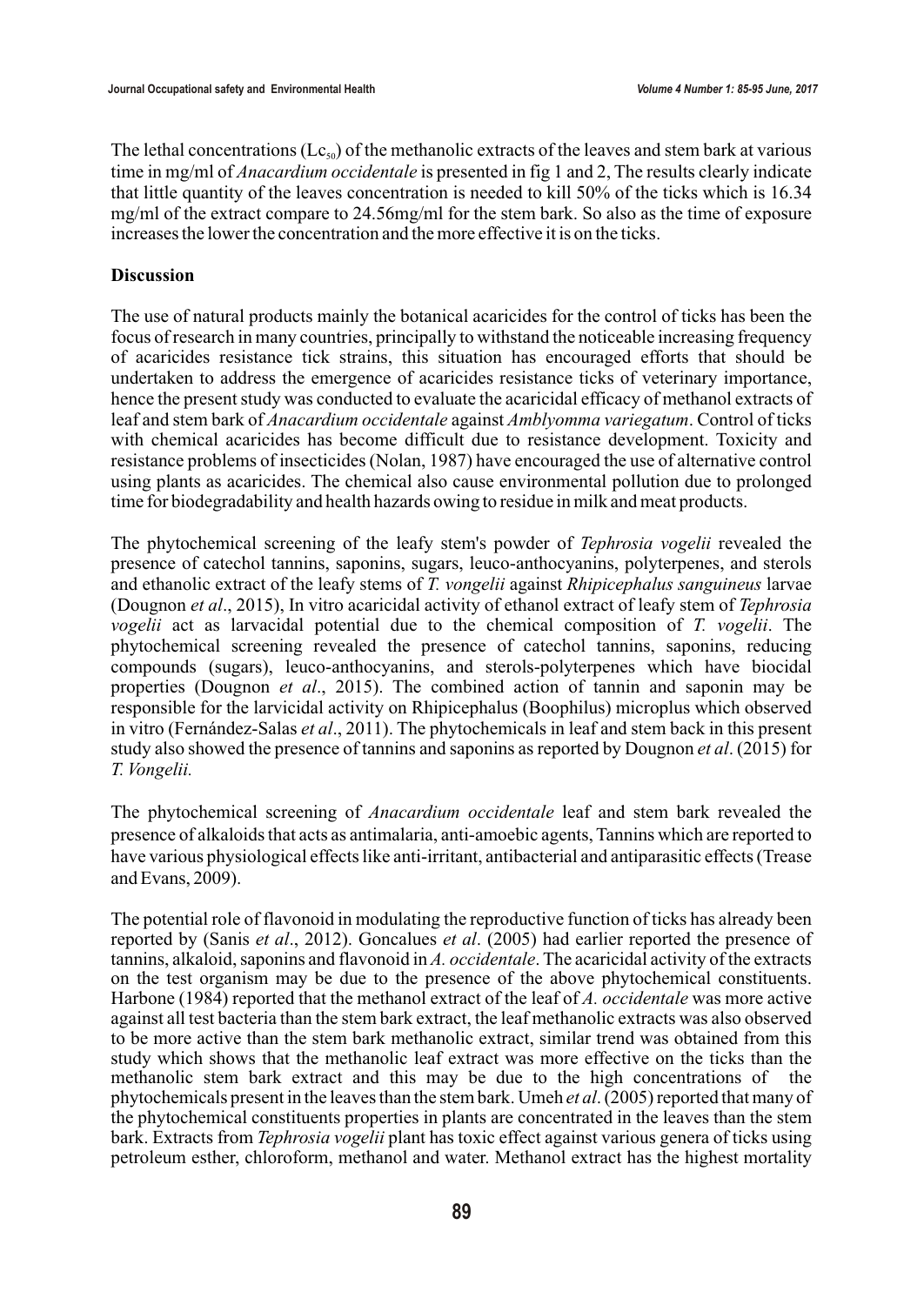rate than any two of the solvents and water. All extracts killed 100% of the exposed ticks but variations was noted in the time taken to achieve 100% of exposed ticks dead, Petroleum ether, chloroform, methanol and water killled 100% of the ticks in an average mortality of 8.3, 9.7, 10.3 and 1.3 respectively (Matovu *et al*., 2007).

Hexanic and methanolic extracts from stems and leaves of *Hypericum polyanthemum*  (Clusiaceae) were tested at concentrations of 6.25 to 50 mg.mL1 ( $\approx$  0.625 to 5%), against engorged cattle tick *Rhipicephalus* (*Boophilus*) *microplus* females was low (19.2%) at the highest concentration of the hexanic extract, but on other hand, it killed all larvae in all concentrations (Ribeiro *et al*., 2008). Similar effects were observed with the hexanic extracts of stems and leaves of *Calea serrata* (Asteraceae) at the same concentrations (Ribeiro *et al*., 2007). The LC<sub>50</sub> and LC<sub>99</sub> of the ethanolic extracts of stems of *Magonia pubescens* (Sapindaceae) were 365 ppm ( $\approx 0.036\%$ ) and 4,000 ppm ( $\approx 0.4\%$ ) against larvae (Fernandes *et al.*, 2008). Over 95% larvae mortality was obtained with the essential oil of *Drimys brasiliensis (Winteraceae) at* concentrations of 3.125 to 25  $\mu$  L.mL1 ( $\approx 0.3125$  to 2.5%). The oil was characterized by sesquiterpenoids, cyclocolorenone, bicyclogermacrene and alpha-gurjunene (Ribeiro *et al*., 2008). The ethanolic extract of seeds of *Annona muricata* L. (Annonaceae) at a concentration of 2% had 100% efficacy against engorged cattle tick *Rhipicephalus* (*Boophilus*) *microplus* females (Borges *et al*., 2011).

The mean mortality of the methanolic extracts of the leaves and stem bark of *A.occidentale* in this study were 9.00 for the leaves and 8.00 for the stem bark is in line with the result of the methanolic extract of *Tephrosia vogelii.*Variation was also noted in the time taken to achieve 100% mortality of the ticks exposed to various concentrations. There are many factors that affect the acaricidal activity of the extract including ; solvent, extraction time, extract concentration, extracted plant age, target organism (ticks) and exposure time (Khudrathulla and Jagannath, 2000). (John, 2001) reported that the methanol extract of the leaves of *A. occidentale* was more active against all the test bacteria than the aqueous extract. This may be due to the ability of methanol to extract a wider range of antibacterial principles than the aqueous solvent, The leaves methanolic extract was also observed to be more active than the stem bark methanolic extract. The methanolic extracts of the leaves and stem bark of *A.occidentale* have strong acaricidal activity but the leaves been more effective than the stem bark.This finding is in agreement with the report of Sukumar *et al*. (1991), They established that the activity of phytochemicals on targeted species varies with respect to plant parts from which they were extracted; solvent of extraction, geographical origin of the plant and photosensitivity of some of the compounds in the extract. The results obtained from this study suggest a potent acaricidal activity, it may be an alternative agent to chemical acaricides.

# **Conclusions**

The methanol extract of the leaf and stem bark of *Anacardium occidentale* have alkaloids, flavonoids, phenols, saponins and tannins. Flavonoids had the highest percentage composition in the leaves than in the stem bark (20% and 12%) and also the percentage composition of each of the phytochemical constituents present is higher in the leaves than the stem bark. The methanolic extracts of the leaves and stem bark of *Anacardium occidentale* have acaricidal effect on *Amblyomma variegatum.* However 75mg/ml 100mg/ml had the best acaricidal efficacy for the leaves extracts than the stem bark.

# **Recommendations**

It is therefore recommended to use 75mg/ml 100mg/ml of the methanolic extract of the leaves of *Anacardium occidentale* for effective acaricidal activity against *Amblyomma variegatum.* Further studies should be carried out to identify the active constituents and mechinism of action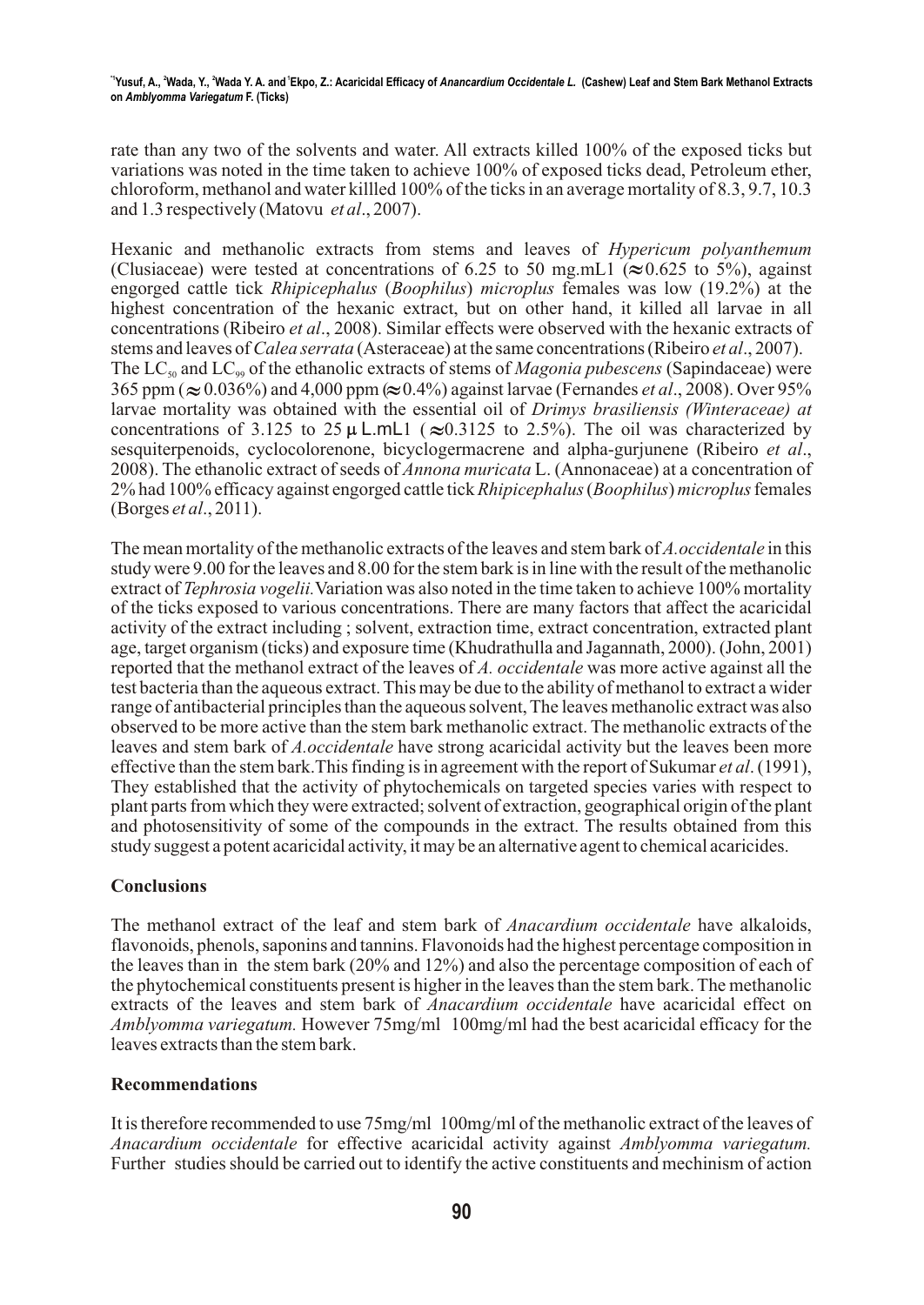in the leaves and stem bark of *Anacardium occidentale.*

| Phytochemical Test<br>constituent |                     |                | Leaf Stem bark | $\%$ composition $\%$ composition<br>in leaf | in stem bark |
|-----------------------------------|---------------------|----------------|----------------|----------------------------------------------|--------------|
| Anthraquinone Bontragers          |                     | $\blacksquare$ |                | -                                            | ۰            |
| Alkaloids                         | Dragendorff +       |                | $^{+}$         | 16                                           | 10           |
| Flavonoids                        | Sodium<br>hydroxide | $+$            | $+$            | 20                                           | 12           |
| Saponins                          | Frothing            | $^{+}$         | $^{+}$         | 14                                           | 10           |
| Phenols                           | Ferric<br>chloride  | $+$            | $^{+}$         | 12.4                                         | 10.1         |
| <b>Tannins</b>                    | Ferric<br>chloride  | $+$            | $^{+}$         | 15.2                                         | 7.7          |

**Table 1: Phytochemical Constituents of Leaf and Stem bark Following Various Screening tests**

(+) Constituent present

(-) Constituent absent

**Table 2: Mean and Percentage Mortality of** *Amblyomma variegatum* **Exposed to Methanol extract of** *Anacardium occidentale* **Leaf**

| Concentrations                     | 24 hours                          | 48 hours                               | 72 hours                          | 96 hours                          |
|------------------------------------|-----------------------------------|----------------------------------------|-----------------------------------|-----------------------------------|
| 25mg/ml                            | $0.00\pm0.00^{b}(0.00)$           | $2.00\pm1.00^{d}(20.00)$               | $6.00 \pm 0.50^{d} (55.00)$       | $8.00\pm0.50^{\circ}(75.00)$      |
| $50$ mg/ml                         | $1.00\pm0.00^{b}(10.00)$          | $4.00 \pm 0.00^{\circ} (40.00)$        | $7.00 \pm 0.00^{\circ} (70.00)$   | $9.00 \pm 0.00^{\circ}(90.00)$    |
| $75$ mg/ml                         | $2.00\pm1.00^{b}(20.00)$          | $5.00 \pm 0.00^{\rm bc} (50.00)$       | $8.00\pm0.00^{6}(80.00)$          | $10.00 \pm 0.00^{\circ} (100.00)$ |
| $100$ mg/ml                        | $2.00\pm1.00^{b}(20.00)$          | $7.00\pm0.50^{\circ}(70.00)$           | $10.00 \pm 0.00^{\circ} (100.00)$ | $10.00 \pm 0.00^{\circ} (100.00)$ |
| <b>Distilled</b><br>water          | $0.00\pm0.00^{6}(0.00)$           | $1.00 \pm 0.50$ <sup>d</sup> $(10.00)$ | $2.00\pm0.50^{\circ}(15.00)$      | $2.00\pm0.50^{\circ}(15.00)$      |
| Synthetic<br>Acaricidal<br>(2ml/L) | $10.00 \pm 0.00^{\circ} (100.00)$ | $10.00 \pm 0.00^{\circ} (100)$         | $10.00 \pm 0.00^{\circ} (100)$    | $10.00 \pm 0.00^{\circ} (100)$    |
| P value                            | 0.000                             | 0.000                                  | 0.000                             | 0.000                             |

 n=3 Means ± standard error with the same superscript (a, b, c, d) along the columns are not significantly different at ( $P=0.05$ ). Values in bracket represent the percentage mortality.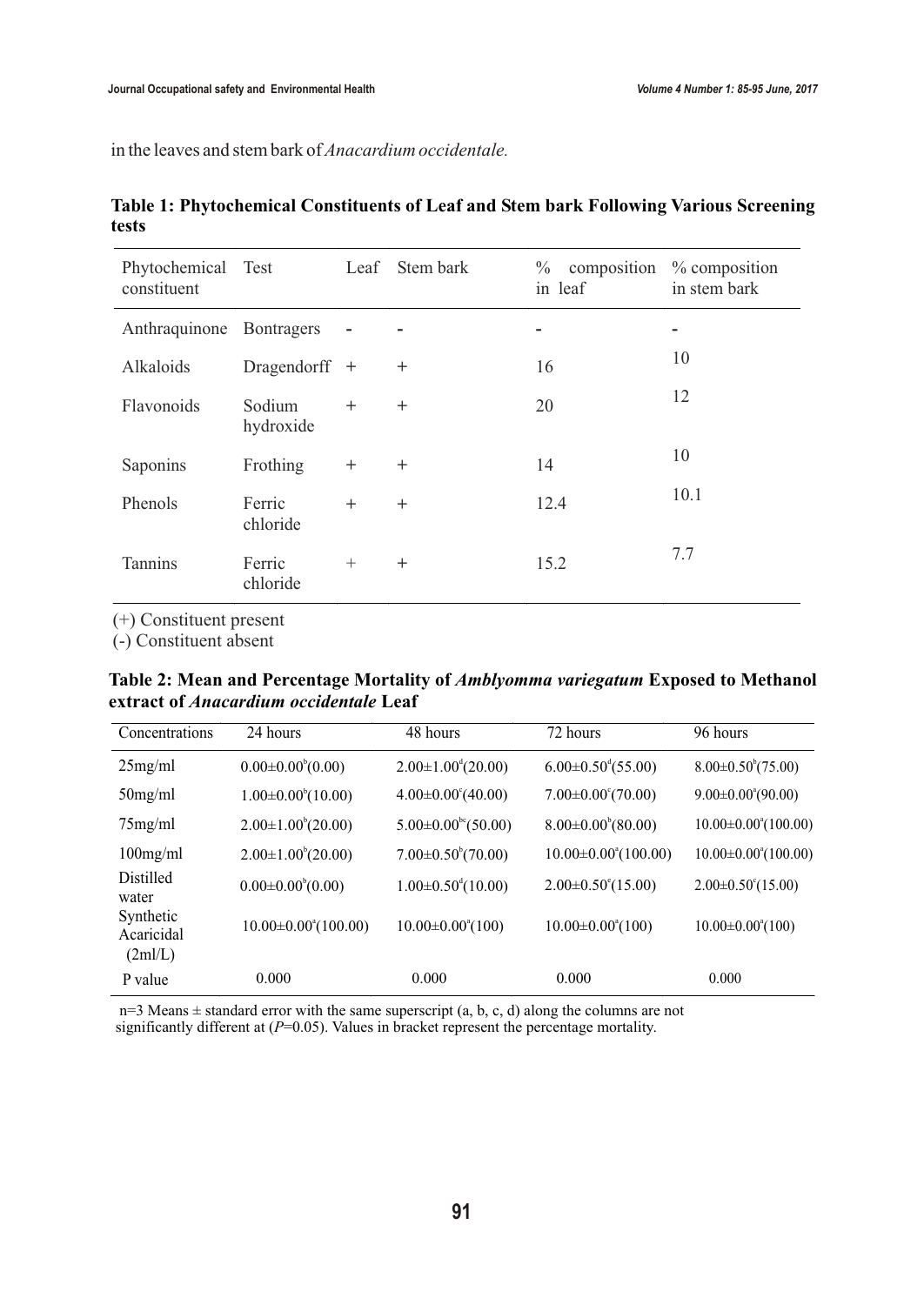| Concentrations         | 24 hours                               | 48 hours                                | 72 hours                          | 96 hours                          |
|------------------------|----------------------------------------|-----------------------------------------|-----------------------------------|-----------------------------------|
| 25mg/ml                | $0.00 \pm 0.00$ <sup>d</sup> $(0.00)$  | $2.00\pm1.00^{\rm bc}$ (20.00)          | $4.00 \pm 0.50^{\circ} (35.00)$   | $6.00 \pm 0.50^{\circ} (55.00)$   |
| $50$ mg/ml             | $1.00 \pm 0.50$ <sup>cd</sup> $(5.00)$ | $3.00 \pm 1.00$ <sup>bc</sup> $(25.00)$ | $5.00 \pm 0.00^{\circ} (50.00)$   | $7.00\pm0.50^{b}(65.00)$          |
| $75$ mg/ml             | $1.00 \pm 0.00^{\circ} (10.00)$        | $4.00 \pm 0.50^{\circ} (35.00)$         | $6.00 \pm 0.00^{\circ} (60.00)$   | $7.00\pm0.00^{\rm bc}$ (70.00)    |
| $100$ mg/ml            | $3.00\pm0.00^{6}$ (30.00)              | $5.00\pm0.50^{\circ}(45.00)$            | $8.00\pm0.50^{\circ}(75.00)$      | $10.00 \pm 0.50^{\circ}(100.00)$  |
| distilled<br>water     | $0.00 \pm 0.00$ <sup>d</sup> (0.00)    | $1.00 \pm 0.50^{\circ}(10.00)$          | $2.00 \pm 0.50^{\circ}(15.00)$    | $2.00\pm0.50^{d}(15.00)$          |
| synthetic<br>acricidal | $10.00 \pm 0.00^{\circ} (100.00)$      | $10.00 \pm 0.00^{\circ} (100.00)$       | $10.00 \pm 0.00^{\circ} (100.00)$ | $10.00 \pm 0.00^{\circ} (100.00)$ |
| (2m/L)                 |                                        |                                         |                                   |                                   |
| P value                | 0.000                                  | 0.002                                   | 0.000                             | 0.000                             |

**Table 3: Mean and Percentage of Mortality of** *Amblyomma variegatum* **Exposed to Methanol Extracts of** *Anacardium occidentale* **Stem Bark**

 $n=3$  Means  $\pm$  standard error with the same superscript (a, b, c, d) along the columns are not significantly different at ( $P=0.05$ ). Values in bracket represent the percentage mortality.

| Parts                            | 24hour                | 48hour                 | 72hour                 | 96hour                   |
|----------------------------------|-----------------------|------------------------|------------------------|--------------------------|
| Leaves                           | $2.00^{b}$<br>(20.00) | $5.00^b(50.00)$        | $8.00^{b} (80.00)$     | $9.00^{\circ}$ (90.00)   |
| Stem bark                        | $1.00^{bc}$ (10.00)   | $4.00^{b}$ (40.00)     | $6.00^{b} (60.00)$     | $8.00^{b}$ (80.00)       |
| Distilled water                  | $0.00^{\circ}$ (0.00) | $1.00^{\circ}$ (10.00) | $2.00^{\circ}$ (20.00) | $2.00^{\circ}$ (20.00)   |
| Synthetic<br>acaricide<br>(2m/L) | $10.00^a(100.00)$     | $10.00^a(100.00)$      | $10.00^a(100.00)$      | $10.00^{\circ} (100.00)$ |
| value<br>P                       | 0.000                 | 0.000                  | 0.000                  | 0.000                    |

**Table 4: Mean and Percentage Mortality of** *Amblyomma variegatum* **based on plants part**

 $n=3$  Means  $\pm$  standard error with the same superscript (a, b, c, d) along the columns are not significantly different at (*P*=0.05). Values in bracket represent the percentage mortality.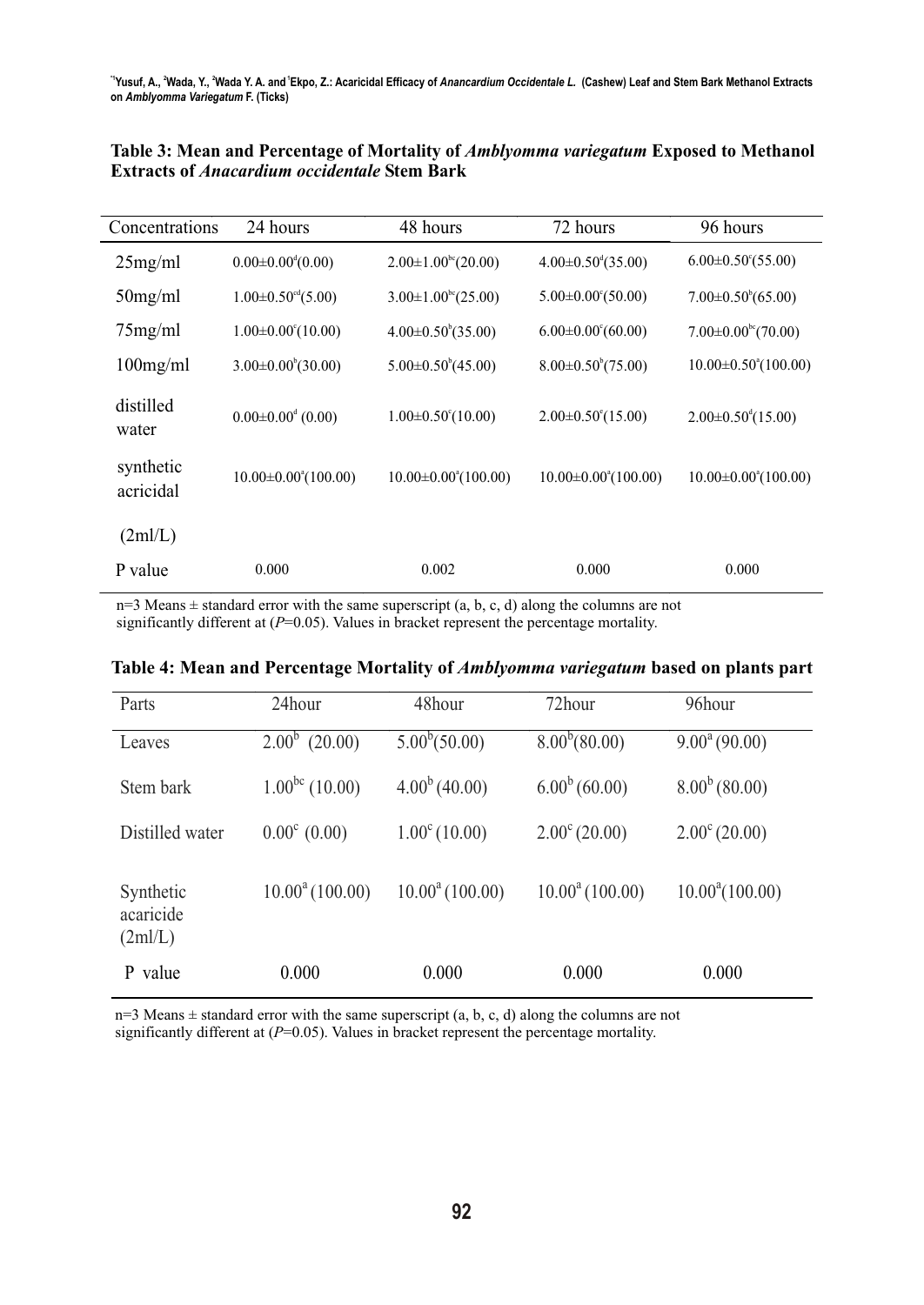

Fig 2: Lethal concentration (LC<sub>50</sub>) of *Anacardium occidentale* Methanolic Leaf extracts **at 96 hours**



**Fig 2: Lethal concentration (LC<sub>50</sub>) of** *Anacardium occidentale* **Methanolic Stem Bark Extracts at 96 hours**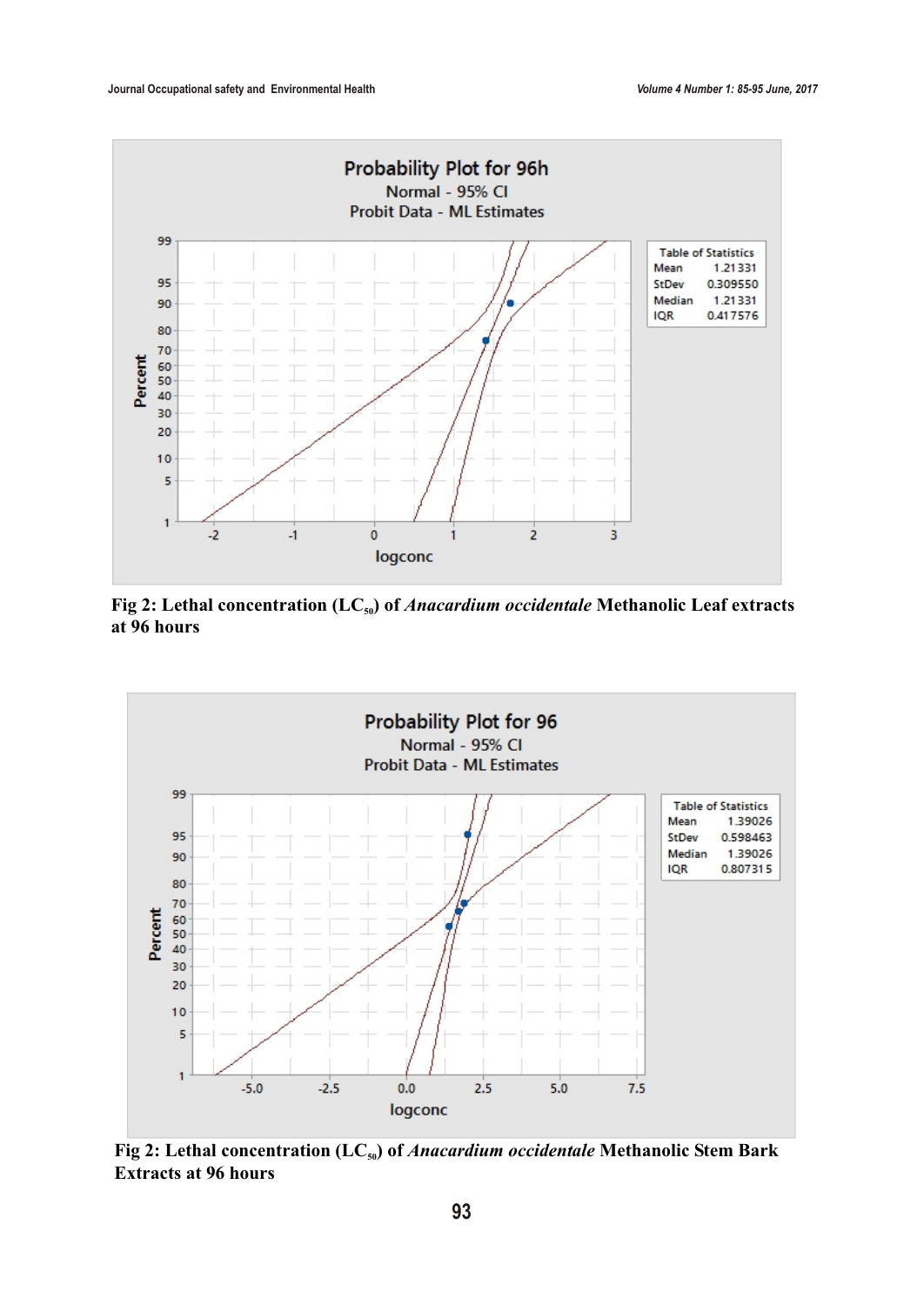# **References**

Akinpelu, D.A. (2001). Antimicrobial activity of *Anarcardium occidentale* bark.72 (3): 286287.

- Allan, S.A., Barré, N., Sonenshine., D.E., Burridge, M.J. (1998). Efficacy of tags impregnated with pheromone and acaricide for control of *Amblyomma variegatum*. *Medical and Veterinary Entomology*. 12: 141-150.
- Barré, N., Garris, G.L. (1990). Biology and ecology of *Amblyomma variegatum* (Acari: Ixodidae) in the Caribbean: implications for a regional eradication program. *Journal of Agricultural Entomology*. 7: 1-9.
- *Caribbean Animal Health Network* (Carib Vet), (2011a). Dermatophilosis. *Journal of Veterinary Research*. 24: 40 42.
- *Caribbean Animal Health Network* (Carib Vet), (2011b). Heartwater. *Journal of Veterinary Research*. 30: 12 13.
- Dougnon TJ, Adéhan S, Anago E, Houessionon J, Farougou S. (2015). In Vitro Effect of the Ethanolic Extract of Tephrosia Vogeliion Rhipicephalus Sanguineusin Abomey-Calavi. *Avicenna J Phytomed*. 5: 247- 259.
- Fernandes, F. F. and Freitas, E. P. S. (2007). Acaricidal activity of oleoresinous extract from *Copaifera reticulata* (Leguminosae: Caesalpinioideae) against larvae of the southern cattle tick, *Rhipicephalus* (*Boophilus*) *microplus* (Acari: Ixodidae). *Veterinary Parasitology*, 147(1-2):150-154, http://dx.doi.org/10.1016/j.vetpar.2007.02.035.
- Fernández-Salas A, Alonso-Díaz MA, Acosta-Rodríguez R, Torres-Acosta JF, Sandoval-Castro CA, Rodriguez-Vivas RI. (2011). In vitro acaricidal effect of tannin-rich plants against the cattle tick Rhipicephalus (Boophilus) microplus (Acari: Ixodidae). *Vet Parasitol*, 175: 113-118.
- Fernández-Salas A, Alonso-Díaz MA, Acosta-Rodríguez R, Torres-Acosta JF, Sandoval-Castro CA, Rodriguez-Vivas RI. (2011). In vitro acaricidal effect of tannin-rich plants against the cattle tick Rhipicephalus (Boophilus) microplus (Acari: Ixodidae). *Vet Parasitol*, 175: 113-118.
- Goncalves J., Lopes, S and Oliveira D. (2005). *In vitro* anti-rotavirus activity of some medicinal plants used in Brazil against diarrhea. *Journal of Ethnopharmacology*. 99(3): 40307.
- Graf, J.F., Gogolewski, R., Leach-Bing, N., Sabatini, G.A., Molteno, M.B., Bordin, E.L., Arantes, G.J. (2004). Tick control: An industry point of view. *Parasitology* 129: 427442.
- Hall, R.A. and Papierok, B. (1982). Fungi as biological control agent of arthropods of agricultural and medicinal importance. *Parasitology*. 84:205-240.
- Harbone, J.B. (1984). Phytochemical method: A Guide to Modern Techniques of plant Analysis,  $(2<sup>nd</sup>edn)$ . Chapman and Hall, London. 1-168.
- Hoogstraal, H. (1970). Bibliography of ticks and tick-borne diseases. *Journal of Veterinary Parasitology*.15: 223 310.
- John, B. S. (2001). Comparative antibacterial activity study of *Solanium incanum*. L. *Journal of Agricultural Science*. 18: 81-82.
- Jongejan, F. and Uilenberg, G. (2004).The global importance of ticks.*Parasitology.*129:314.
- Joseph, I. and Ranjit, S.J.A. (2008). Antimicrobial activity of selected medicinal plants, *Craetra magna Pongamia glabra* and *Areca catechu*. *Ethanobotanical* .12:995-1002.